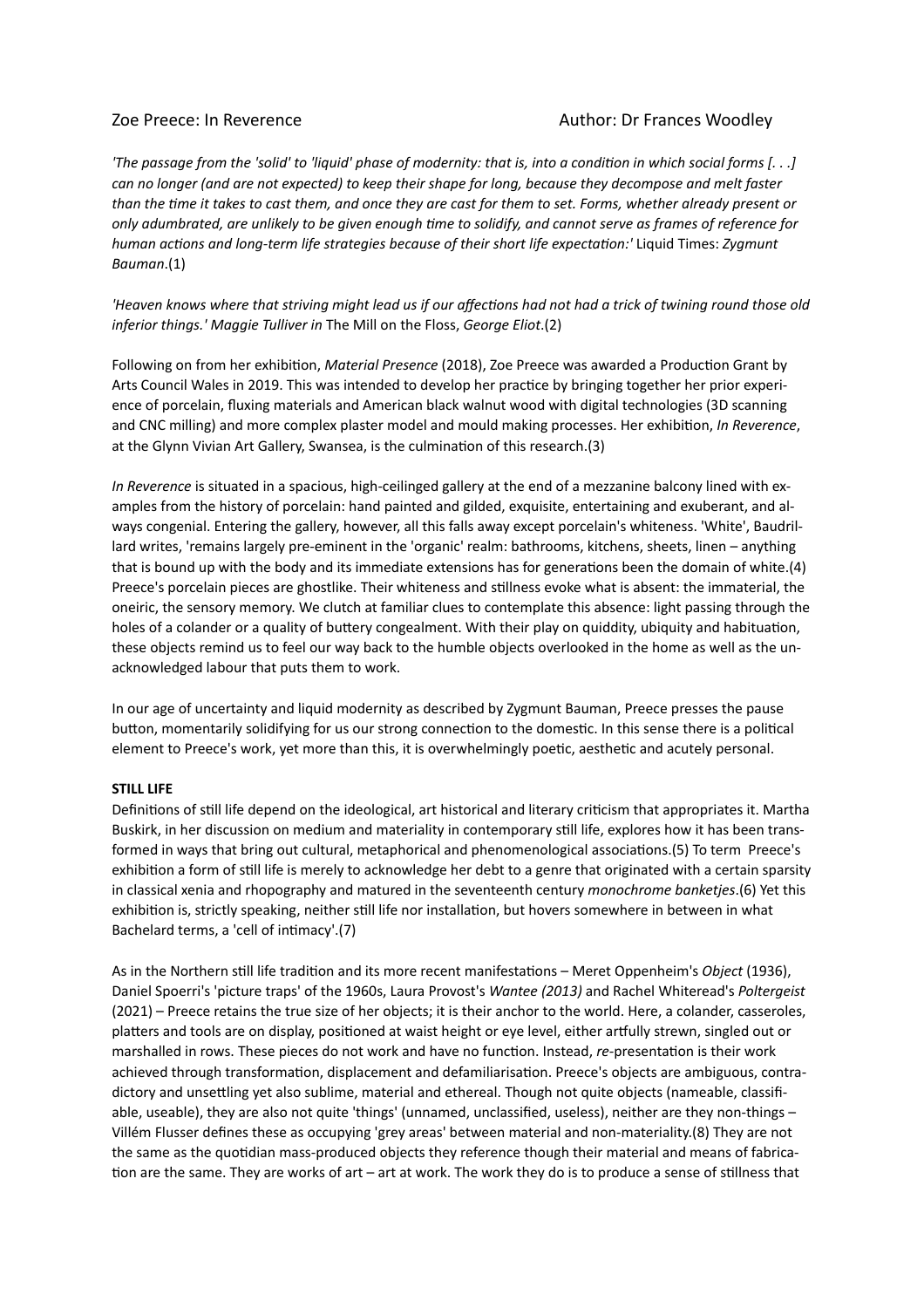enables meditation and contemplation – a sense of being in the moment. As Mark Doty notes of a still life painting by seventeenth century Dutch painter, Osias Beert, 'these things form not a single whole but a concert, a community of separate presences'.(9)

'One reason why still life enables us to read the world differently is that it frequently chooses subject matter so ordinary that it starts by inviting us to see it as we always do', writes Rosemary Lloyd of the literary still life.(10) Preece's referencing of the still life tradition also grows out of her reading which enables her to contextualise and pay attention to contemporary states of being and beholding. This, in a world where tactile experience of handling and working with stuff, is for many, less practiced, habitual than in the past. As Flusser also writes: 'The environment is becoming ever softer, more nebulous, more ghostly, and to find one's way around it one has to take this spectral nature as a starting-point.'(11)

## **SEEKING A MOORING IN LIQUID TIMES**

Object-oriented philosopher, Graham Harman, criticises what he terms as 'overmining' methods of analysis, dialectics and relationality in the categorisation of objects for the sake of finding 'ultimate elements'.(12) Almost half a century ago, French author, Georges Perec, in his essay 'Notes Concerning the Objects that are on my Work-table' (1974), also questioned such methods in his absurdist and excessive, but never exhaustive, listing.(13) Characteristic of contemporary, liquified postmodernity is the tendency to dissolve categories. Thus, Aristotle's extra-linguistic categories of qualities are now understood to be more fluid.(14) Heidegger's distinction between object and thing, and the debates it has generated, are particularly pertinent to Preece's works which resist precise description and nomenclature. They are liquid made solid made liquid again in imaginative interpretation. There is also sufficient difference between her originating objects – their feel or consistency, their arrangements, orientations and regulation, what they contained, cut, strained or framed –and Preece's works of art, which sets out to defamiliarise them. It is this feature that enables viewers to experience those habitual objects in new ways, oneirically and sensuously. In this respect at least, Preece's work is able to be described; it is of its time, just as Morandi's or Spoerri's were of theirs. All belong to a category of practice that seeks a relation between art and life.

Preece's objects rely not so much on their agency, a contested idea in any case, but on what we, the viewers, 'bring to the table'. They work liminally, drawing us from the material real to the sensory, reflective, and even rhapsodic. Seduction is at play through their material and metaphorical language of liquification, subtraction, merging, tearing and wearing down. They also depend for their affectiveness on the ways in which they are presented, lighting and management of shadow playing a significant part. The exhibition is a cultural convention after all, a form of staging. The parameters prescribe and anticipate our engagement.

I will now take the liberty of proposing some categories of my own though I do so in the expectation that, like any mooring in liquid times, they will bump, slide and leak into one another.

## **CATEGORIES**

*Petrified objects* – *'Solutions containing silicates, carbonates, iron or other minerals seep into the gaps and spaces between the cells, first encasing the cells and eventually replacing the cells themselves.'*(15.) Preece's petrified objects are porcelain lidded storage jars, a casserole, a saucepan, a colander, a small bowl and a measuring jug. They are simulacrum, mimetic copies, *re-*presentations of the real in frozen form, and pure white as if drained of life. All traces of craftwork have been removed. Instead, craft is exceeded by making it invisible, just as domestic toil and care are too. They are perfect, but useless, except for their work as art which is to direct us somewhere beyond themselves. Without stain or stickiness or scratch, these objects are inert. The small bowl contains her trademark spoon, its content melted by heat and frozen in time, caught between pour and drip. All these petrified objects are exhibited on small individual shelves, isolated and alone, their profiles blending into the whiteness behind. The dual shadows cast beneath make for ghostly plinths, ephemeral and barely noticeable, yet supporting monuments in reverence to forgotten labour.

*Transitional Objects* – *'The terms 'transitional object' and 'transitional phenomena' [are] for designation of the intermediate area of experience, between the thumb and the teddy bear.'*(16.)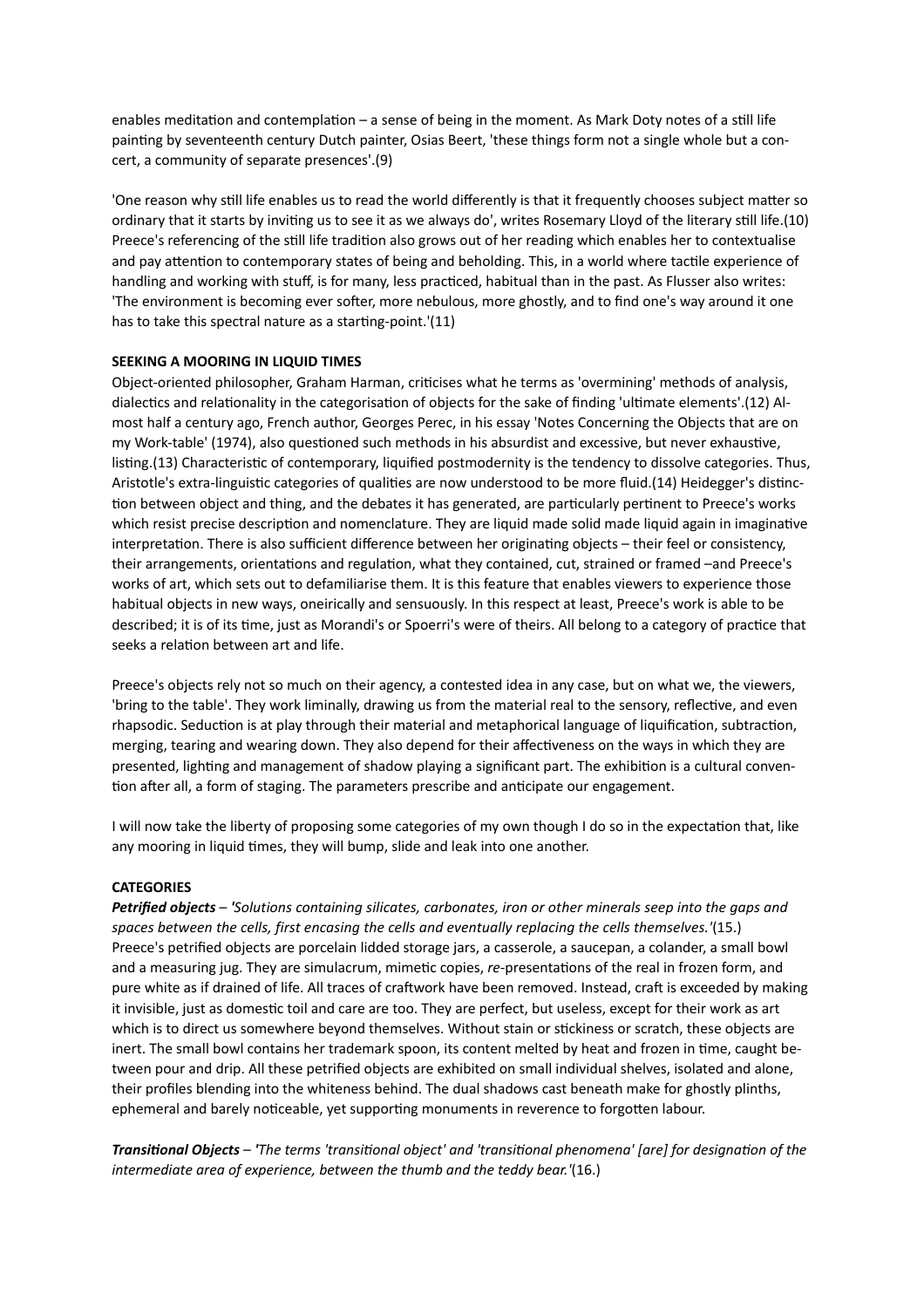Porcelain platters and pots are arranged on a trestle table – artlessly. Preece uses the analogy of glacial to describe the slow process of accrual through which her forms move from one to the next – each a letting go of the former. Winnicott's 'transitional object' describes the attachment we have to habitual objects, and the need for separation in order to see them as if for the first time. With this in mind, the artist takes risks with her platters and pots, defamiliarising them by abandoning the convention of smooth and tidy edges. Process becomes more evident here, failed experiments more useful. Spares are either left in place untended or eased off. This all hints at a language of disorder, of abandoned objects and spillage. 'When still life of the table sounds the theme of disorder, asymmetry of the sexes is an important factor in the emotional nuancing of the scene' writes Norman Bryson.(17)

Something else occurs too, a synaesthesic coalescence of the originating object and the remembered sensation of the viscous and liquid fluids associated with them, their stirring, sipping or spooning. 'Why is a feel oyster an egg stir.' Gertrude Stein, writes in 'Tender Buttons', her stream of consciousness poem of 1914. Preece's intentions are also reminiscent of the soft and collapsed sculptures of Claes Oldenburg and Coosje van Bruggen, the edible/lickable sculpture of Janine Antoni, and the ceramics of Livia Marin. Agglomeration rather than table setting generates another conflation, this time between the domestic and the museological. The brittle and frangible qualities of porcelain are used as material metaphor for frailty – human in the context of the domestic, and systematic in the context of the museological, both of which, suggests Peter Schwenger in *The Tears of Things*, incur melancholy.(18)

# *Reductive Objects* – *' [Michelangelo] took up a chisel in his left hand, with a little of the marble-dust that lay upon the planks of the staging, and then, beginning to strike lightly with the chisel, let fall the dust little by little, nor changed the nose a whit from what it was before.'(*19)

Covid-19 lockdown saw everything familiar taken away – routine, access to the studio, materials and equipment. Finding herself trapped inside, Preece begins to carve lumps of porcelain on her kitchen table. The objects she makes are 'trapped' inside. Carving is a reductive, low-tech technique which Preece follows by paring, sanding and smoothing, creating 'superfluous' waste for repurposing later. She liberates the tools of her trade, her fettling knives and paintbrushes. It is as if, in working reductively and mimetically, she rediscovers for herself the poignancy of these mundane objects. The tools remain partially encased however and this, as well as their re-materialisation, render them unworkable and found wanting. Heidegger reminds us in his chapters on the 'being of entities' and their 'worldly character' that a break in 'the everydayness of Being-in-the-world', discloses this 'equipment' and makes it 'conspicuous'. That is, 'the ready to hand [is] deprived of its worldhood so that Being-just-present-at-hand comes to the fore'.(20) Laid out in a row as representations, it is unclear whether Preece's tool-things are emerging or retreating. Something similar happens in the tool drawings of Jim Dine.(21)

## *Simulacra* – *'It is a question of substituting the signs of the real for the real, that is to say of an operation of deterring every real process via its operational double, a programmatic, metastable, perfectly descriptive machine that offers all the signs of the real and short-circuits all its vicissitudes.'*(22)

Made from American black walnut, a hard wood, Preece's furniture sculptures are combinations of the handmade (made in collaboration with furniture maker, Jennifer Finnegan) and CNC (Computer Numerically Controlled) 3D scanning and milling technologies (executed with the support of Fablab, Cardiff Metropolitan University). Here Preece cedes control to the technology and the qualities of the material, which, like porcelain has its own memory. For example, after milling, the wood warps slightly, making itself comfortable. For Preece, these furniture pieces close the gap between digital technologies and craft.

We are invited to walk between a table on which a tablecloth is laid, a chair with a cushion that has been sat on, another chair with folded clothing and a stool with folded tea towels. The upturned book on the tablecloth has wood swirls that mirror two round stains left by two absent cups, an imitation of the overlooked. 'There is a wonderfully felicitous phrase, the 'blindingly obvious' writes Daniel Miller in *Stuff*, 'when something is sufficiently evident it can reach a point at which we are blinded to its presence, rather than reminded of its presence.'(23) Clothing, cushion, cloths and book have literally become 'part of the furniture'; habitual objects 'relax' and 'sink into themselves' as Bill Brown remarks.(24) The furniture pieces make no real claim to be trompe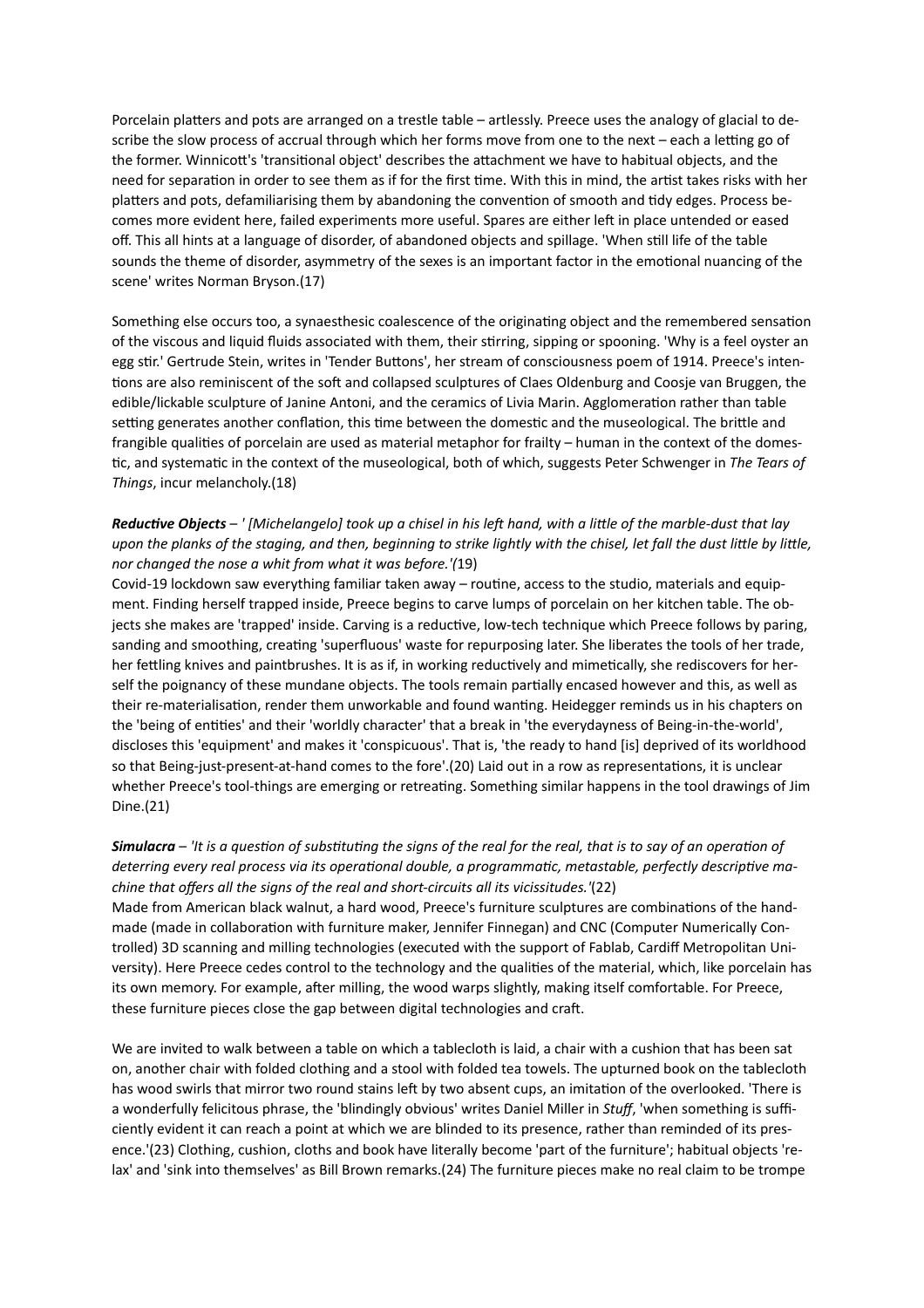l'oeil. They are mimetic only as much as the technology allows. So it is that we see only the skin of the object, no undercuts, no interior gloom. This absence of shadow draws attention to the importance of shadow elsewhere in the exhibition. Here, it is its absence that is important, it makes the objects uncanny.

#### *Waste* – *'The hand consumes culture and transforms it into waste.'*(25)

Waste, in Preece's exhibition, takes two forms: spares and debris. Spares (the excess clay wall around the pouring cavity of a slip mould) have been retained on vessels after moulds were drained leaving a dripped edge. The platters, on the other hand, have had their spares torn off which leaves a deckled edge. These spares have been hung together on the wall like mirror frames, but tired and limp. They point to the waste of the unacknowledged life of domestic drudgery. Debris, on the other hand, is the remains of the carving process, the negative of the tool's positive. It takes the form of shavings, peelings, granules and dust. Waste, and its redemption, is both material and subject in Preece's work. It is put to work as art by being made to masquerade as something else: sugar or peelings but also as itself, waste. There is undoubtedly a poetic aesthetic at work here, not dissimilar from the photographs of Keith Arnatt or work of contemporary activist artists that poeticise the discarded. This, then, is not an aesthetics of the abject, but a poetic aesthetics that values humility and quiet beauty. Something lowly is moved centre stage and endowed with value.

There is a strong authorial voice at work in this exhibition, confident in what it intends to convey accompanied by the technical and curatorial mastery required to do so. Memory of the humble and overlooked is made manifest in these objects and their display. Preece seeks out the distinctive in the repetitive, and the sensuous and meaningful in the overlooked. In the manner in which she practices she embodies the invisible and undervalued work undertaken by women, a political move. Likewise, her objects are made from the same material and means of manufacture as the ubiquitous domestic objects she references. Sometimes the real and the art are almost indistinguishable, at other times art reminds us of the invisible real in life. Preece talks about her work as being an offering, something for her viewers to take away with them, to feel and think about.

#### End Notes

1. Z. Bauman, *Liquid Times: Living in an Age of Uncertainty,* Cambridge, Polity, 2007, p. 1.

- 2. G. Eliot, *The Mill on the Floss*, London, Penguin, 1994, p. 281.
- 3. *Material Presence*, 2016, Zoe Preece, Llantarnam Grange, Cwmbran, Wales, UK.

*In Reverence*, 2022, Zoe Preece, Glynn Vivian Art Gallery, Swansea, Wales, UK.

- 4. J. Baudrillard, trans. James Benedict, *The System of Objects*, trans James Benedict, London, Verso, 2005, p. 33.
- 5. M. Buskirk, *The Contingent Object of Contemporary Art*, Massachusetts, MIT Press, 2005, p. 110.

6. N.R.A., Vroom, *A Modest Message as Intimated by the Painters of the 'Monochrome Banketje', Interbook International B.V. Schiedam, 1980.* 

- 7. G. Bachelard, trans. Maria Jolas, *The Poetics of Space*, Boston, Beacon Press, p. 228.
- 8. V. Flusser, trans. Anthony Mathews, *The Shape of Things: A Philosophy of Design*, London, Reaktion Books,1999, p. 8.
- 9. M. Doty, *Still Life with Oysters and Lemon*, Boston, Beacon Press, 2001, p. 17.
- 10. R. Lloyd, *Shimmering in a Transformed Light: Writing the Still Life,* London, Cornell University Press, 2005, p. 17.
- 11. V. Flusser, *The Shape of Things: A Philosophy of Design*, London, Reaktion Books, 1999, p. 87.
- 12. G. Harman, *The Quadruple Object*, Winchester, Zero Books, pp. 12-14.

13. G. Perec, trans. John Sturrock (ed.), 'Notes Concerning the Objects that are on my Work Table' in *Species of Spaces and Other Places*, London, Penguin, 1999, pp. 144-147.

14. Aristotle. Aristotle's categories: 'substance, quantity, quality, relatives, somewhere, sometime, being in a-position, having, acting and being-affected upon' in 'Aristotle's Categories', Stanford Encyclopedia online, first published Fri Sep 7, 2007; substantive revision Tue Feb 2, 2021. [https://plato.stanford.edu › entries › aristotle-categories. \(accessed 17 January 2022\).](https://plato.stanford.edu/entries/aristotle-categories/)

15. K. Blaettler, 'What is a Petrified Fossil?', Sciencing, http://sciencing.com. (accessed 17 January 2022).

16. D.W. Winnicott, D.W, 'Transitional Objects and Transitional Phenomena—A Study of the First Not-Me Possession', *International Journal of Psycho-Analysis*, 1953. 34:89-97. https://icpla.edu › wp-content › uploads › 2013/02. (accessed 17 January 2022).

17. N. Bryson, *Looking at the Overlooked,* London, Reaktion Books, 1990, p. 160.

18. P. Schwenger, *The Tears of Things: Melancholy and Physical Objects*, London, University of Minnesota Press, 2006, pp. 13&117.

19. G. Vasari, trans. Gaston Duy C.de Vere, Vol. IX (of 10) 'Michelagnolo to the Flemings, Lives of the Most Eminent Painters, Sculptors and Architects', first published, 1915. The Project Gutenberg eBook. [http://www.archive.org/details/](http://www.archive.org/details/livesofmostemine09vasauoft) [livesofmostemine09vasauoft](http://www.archive.org/details/livesofmostemine09vasauoft). Accessed 17 January 2022. p. 14

20. M. Heidegger, trans. John MacQuarrie & Edward Robinson, *Being and Time*, (Section 16, 73-74), Oxford, Basil Blackwell, 1985. pp. 102-103.

21. Dine, Jim, *Ten Winter Tool Series*, Tate.